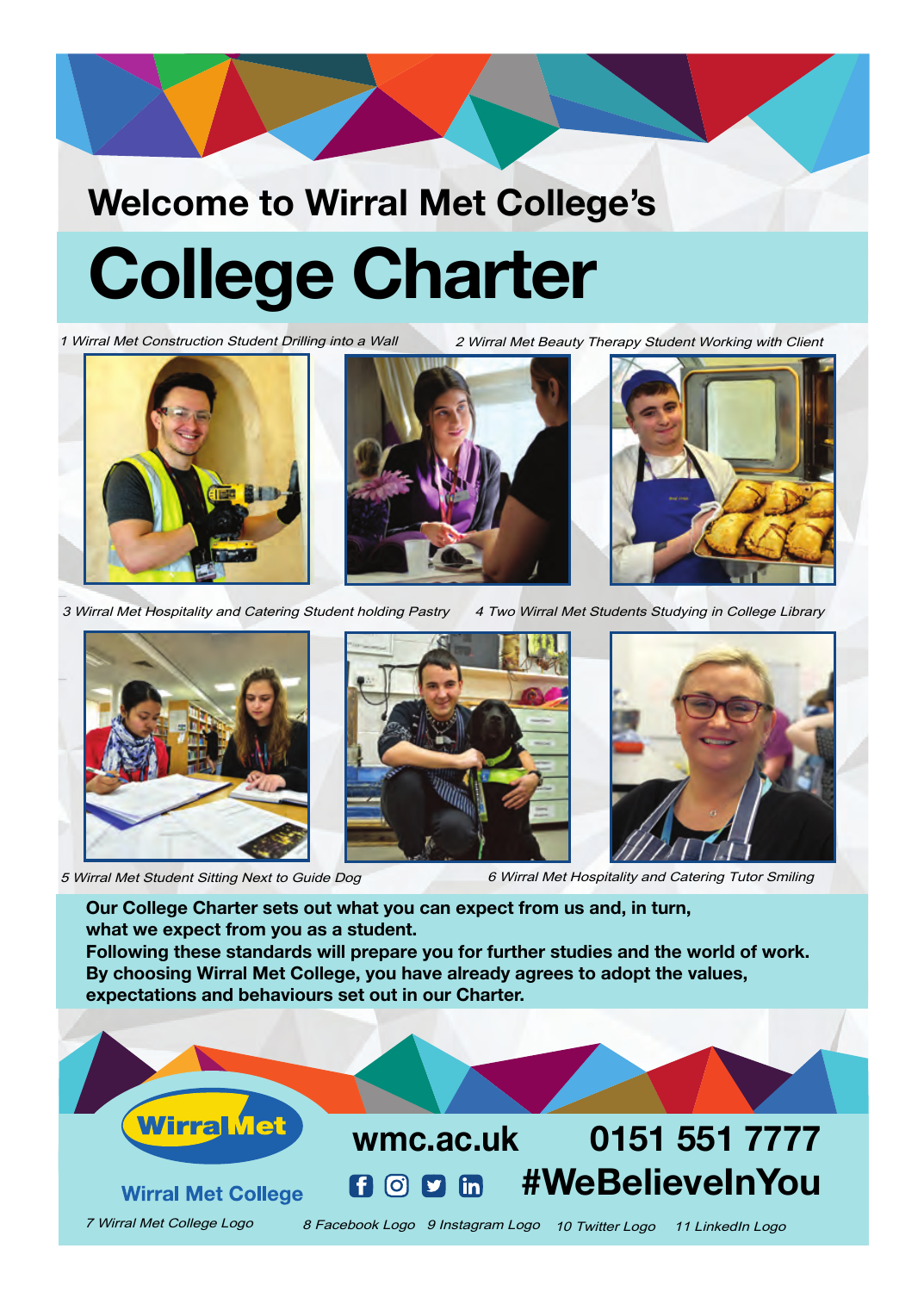# **We will:**  $\blacksquare$

- Provide a programme of Careers Education, Information, Advice and Guidance (CEIAG) to help you choose the right course and with your next steps
- Give you information about your course, the College facilities and events
- Start and end classes on time and let you know about changes to classes, venues or tutors
- Provide you with an Individual Learning Plan to meet your targets and career goals
- Meet with you to discuss your progress
- Talk to you about your course work and exam dates
- Offer support to help you with your studies
- Provide a safe, secure and accessible environment
- Respect and celebrate our differences and promote the College's Equality, Diversity and Inclusion Policy
- Give you opportunities to express your opinions and let us know if something can be improved
- Keep you informed about developments within the College which affect you

#### **We expect you to:**

- Attend 100% and be on time for all your sessions
- Aim high and do your best
- Treat everyone with respect, politeness and consideration on College trips and on work placement
- Work hard at your studies, complete your assignments on time and attend exams
- Ask for help if you need it and make use of the support offered

12 Female Wirral Met Student Taking a Book from the College Library





13 Two Male Wirral Met Higher Education Graduates in Wheelchairs attending Awards Ceremony 14 Wirral Met Female Science Student Holding on to a Model of a Molecule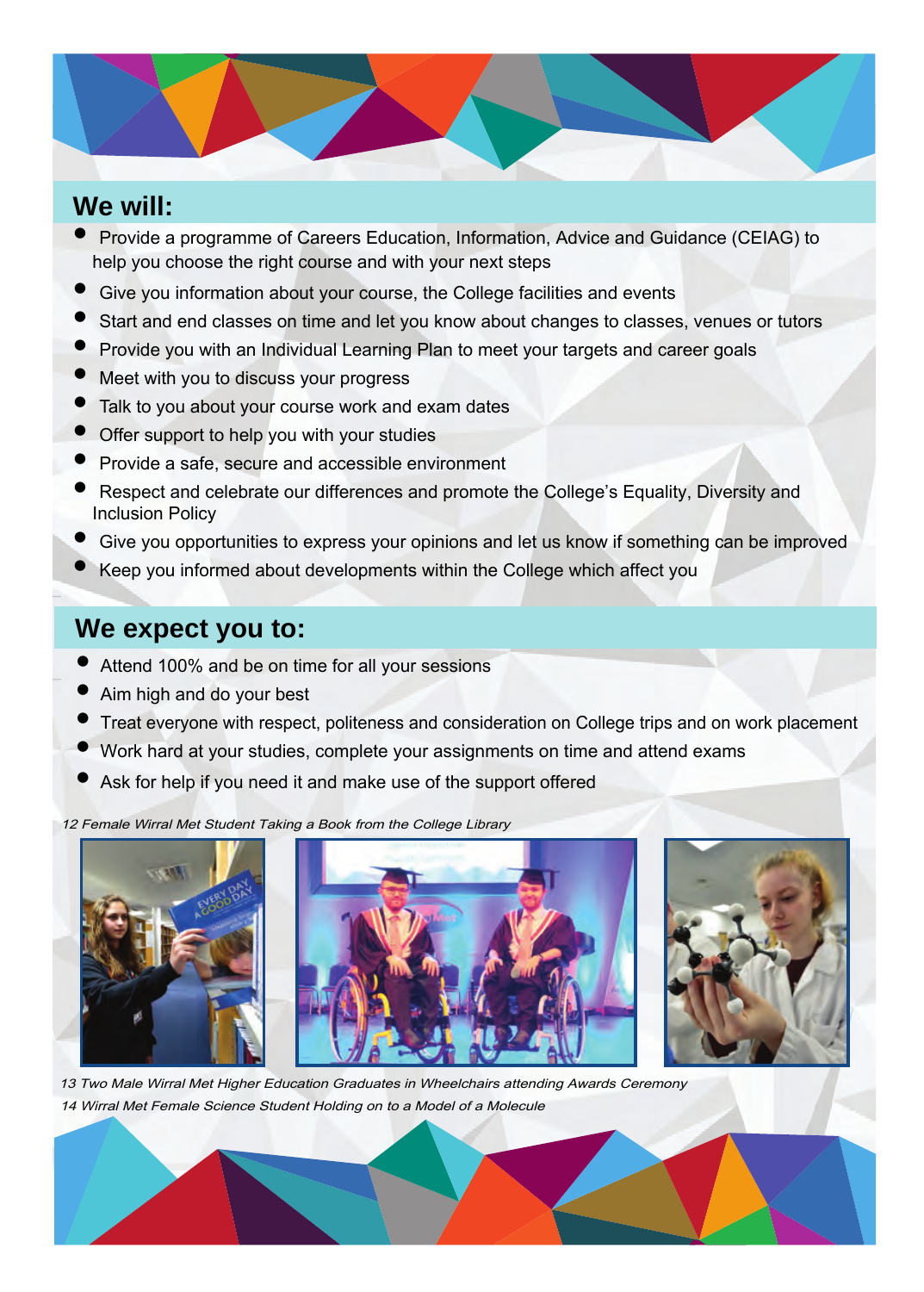## **We will: College Standards:**

#### **In our College**

We ask that everybody agrees and abides by the following standards:

- Clearly display our College ID card and comply with security requirements
- Keep our language polite and avoid offensive words
- Recognise that our behaviour affects others
- Eat and drink in the agreed places
- Bring all the equipment and materials we need to each session
- Use mobile phones or music players with headphones, to help your learning activities, when agreed by the tutor. At other times they must be kept switched off and put away during the class
- Follow health and safety requirements
- Take care of the College buildings and furnishings and respect other people's property
- Don't attend under the influence of drink or drugs
- Don't spit or drop gum
- Only smoke where it is allowed

It is everyone's responsibility to maintain these standards and to make our College a safe and supportive place to learn.

### **Equality Guidance:**

Everyone should be treated fairly and have support if they need it to succeed. If you think you are not getting the support you need, please let your tutor or support staff know.

## **Keeping Safe:**

The College wants to help you keep safe. If anyone's behaviour makes you feel uncomfortable, embarrassed, unsafe or frightened, then you don't have to put up with it. Please speak to your tutor or an adult you can trust, so we can help you.

You can also send an email to **besafe@wmc.ac.uk**

Use the internet safely - advice from **thinkuknow.co.uk**

- Keep personal information private and think about what you say and do online
- Block people who send you unwelcome messages and don't open unknown links and attachments
- Speak to someone you trust if you are worried